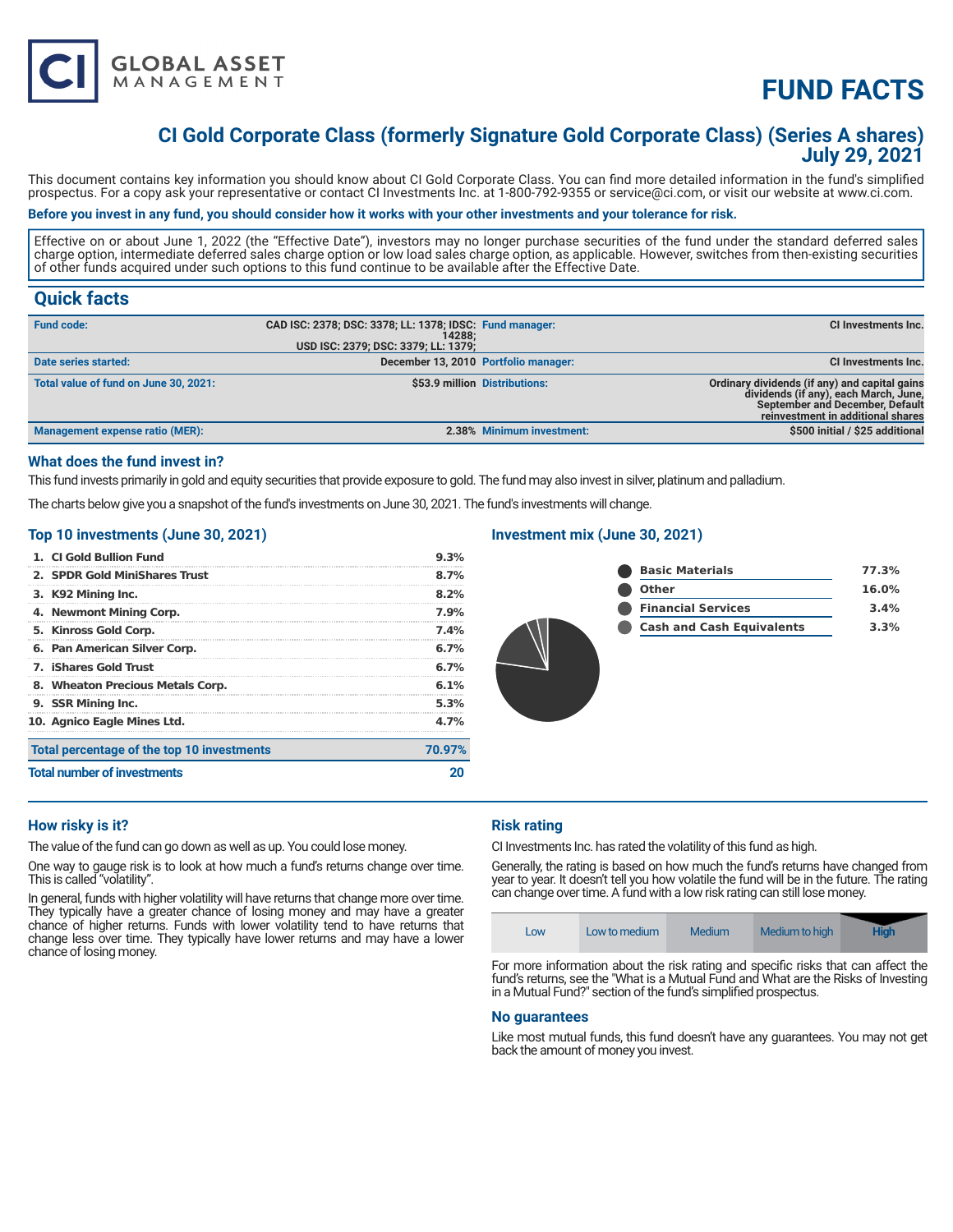# **CI Gold Corporate Class (formerly Signature Gold Corporate Class) (Series A shares)**

#### **How has the fund performed?**

This section tells you how Series A securities of the fund have performed over the past 10 calendar years. Returns are after expenses have been deducted. These expenses reduce the fund's returns.

#### **Year-by-year returns**

This chart shows how Series A securities of the fund performed in each of the past 10 calendar years. This fund series dropped in value in 5 of the last 10 calendar years. The range of returns and change from year to year can help you assess how risky the fund has been in the past. It does not tell you how the fund will perform in the future.



#### **Best and worst 3-month returns**

This table shows the best and worst returns for Series A securities of the fund in a 3- month period over the past 10 calendar years. The best and worst 3-month returns could be higher or lower in the future. Consider how much of a loss you could afford to take in a short period of time.

|                    | <b>Return</b> | 3 months ending | If you invested \$1,000 at the beginning of the period |
|--------------------|---------------|-----------------|--------------------------------------------------------|
| <b>Best return</b> | 41.0%         | June 30, 2020   | Vour investment would be \$1,410.                      |
| Worst return       | $-22.0%$      | June 30. 2013   | Vour investment would be \$780.                        |

#### **Average return**

As at June 30, 2021, a person who invested \$1,000 in this series of units of the fund 10 years ago now has \$1,085. This works out to an annual compound return of 0.8%.

### **Who is this fund for?**

#### **This fund may be suitable for you if you:**

- want exposure to gold and gold securities
- $\cdot$  are investing for the medium and/or long term<br> $\cdot$  can tolerate bigh risk
- can tolerate high risk

#### **A word about tax**

In general, you'll have to pay income tax on any money you make on a fund. How much you pay depends on the tax laws of where you live and whether you hold the fund in a registered plan, such as a Registered Retirement Savings Plan or a Tax-Free Savings Account.

Keep in mind that if you hold your fund in a non-registered account, fund distributions are included in your taxable income, whether you get them in cash or have them reinvested.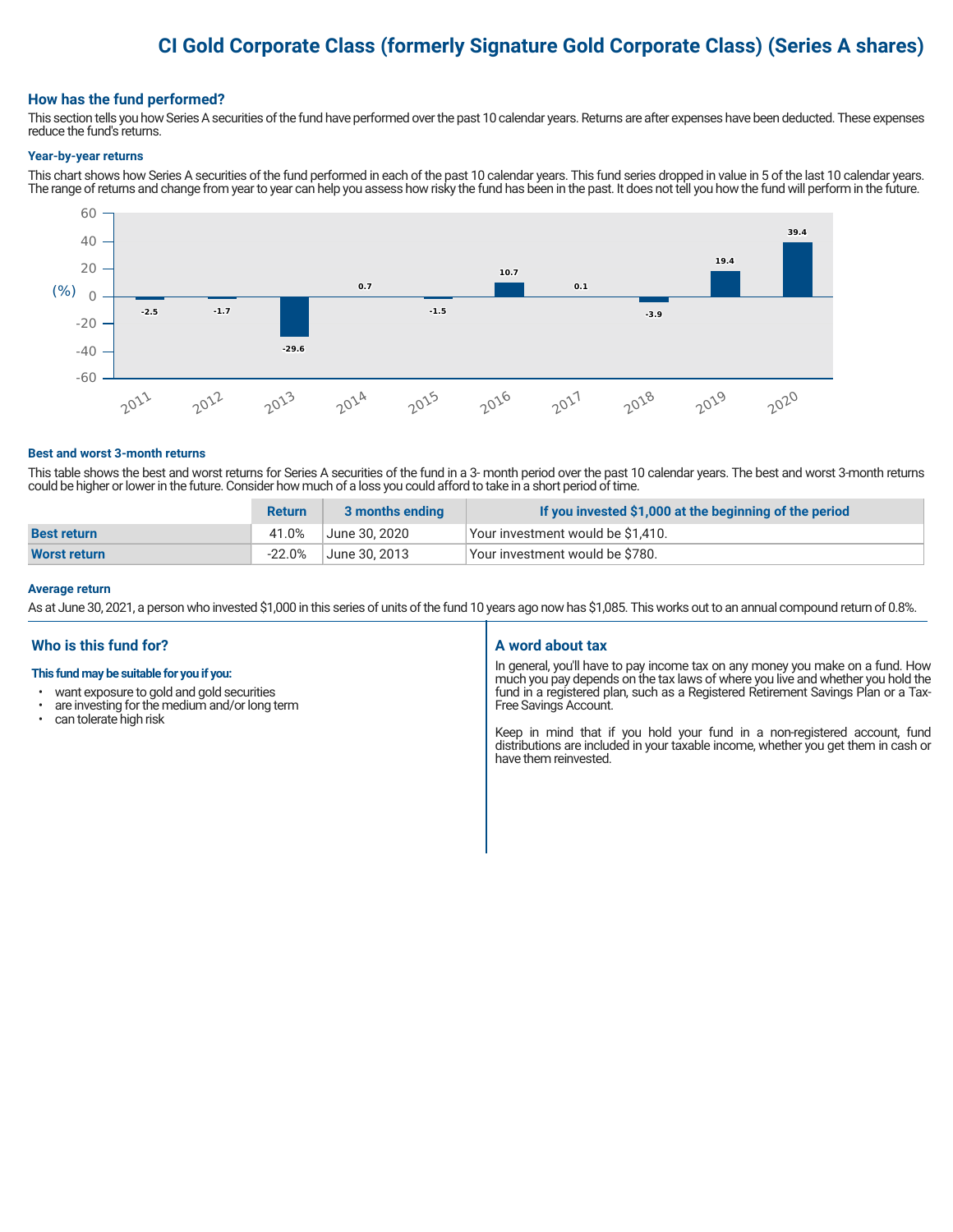# **CI Gold Corporate Class (formerly Signature Gold Corporate Class) (Series A shares)**

### **How much does it cost?**

The following tables show the fees and expenses you could pay to buy, own and sell Series A securities of the fund. The fees and expenses — including any commissions — can vary among series of a fund and among funds. Higher commissions can influence representatives to recommend one investment over another. Ask about other funds and investments that may be suitable for you at a lower cost.

#### **1. Sales charges**

You may have to choose a sales charge option when you buy Series A securities of the fund. Ask about pros and cons of each option.

| What you pay                                   |                                                     | <b>How it works</b>                                                                                                                                                                                                                                                                   |
|------------------------------------------------|-----------------------------------------------------|---------------------------------------------------------------------------------------------------------------------------------------------------------------------------------------------------------------------------------------------------------------------------------------|
| in percent $(\%)$                              | in dollars<br>(S)                                   |                                                                                                                                                                                                                                                                                       |
| Initial sales charge                           |                                                     |                                                                                                                                                                                                                                                                                       |
| 0 to 5.0% of the amount you buy                | \$0 to<br>\$50.00 on<br>every<br>\$1,000 you<br>pay | You and your representative decide on the rate.<br>The initial sales charge is deducted from the amount you buy. It goes to your representative's firm as a commission.                                                                                                               |
| <b>Standard deferred sales charges</b>         |                                                     |                                                                                                                                                                                                                                                                                       |
| If you sell within:                            | \$0 to<br>$$55.00$ on                               | The standard deferred sales charge is a set rate and is deducted from the amount you sell based on the initial cost and<br>number of those securities.                                                                                                                                |
| 5.5%<br>1 year of buying                       | every<br>\$1,000 of                                 | When you buy the fund, we pay your representative's firm a commission of 5%. Any standard deferred sales charge you pay<br>when you sell the fund goes to us.                                                                                                                         |
| 5.0%<br>2 years of buying                      | original<br>cost you                                | You can sell up to 10% of your securities each year without paying a standard deferred sales charge subject to certain<br>restrictions ("10% free redemption right"). Your 10% free redemption right is reduced by the equivalent number of securities                                |
| 5.0%<br>3 years of buying                      | sell                                                | you would have received if you had reinvested any cash distributions you received during the calendar year. If you exercised<br>your 10% redemption right and redeem your securities before the standard deferred sales charge schedule has expired, your                             |
| 4.0%<br>4 years of buying                      |                                                     | standard deferred sales charge on a full redemption would be the same as if you had not redeemed securities under your<br>10% free redemption right.                                                                                                                                  |
| 4.0%<br>5 years of buying                      |                                                     | If you hold the fund in a non-registered account, if applicable, you can ask to receive cash distributions which are not<br>subject to standard deferred sales charges.                                                                                                               |
| 3.0%<br>6 years of buying                      |                                                     | You can switch between standard deferred sales charge funds at any time without paying this sales charge. The standard<br>deferred sales charge schedule will be based on the date you bought securities of the first fund and the rates and duration                                 |
| 2.0%<br>7 years of buying                      |                                                     | of such schedule shall continue to apply.                                                                                                                                                                                                                                             |
| 0.0%<br>After 7 years                          |                                                     | Your securities will be converted into the initial sales charge option after the expiry of the standard deferred sales charge<br>schedule if you qualify for CI Prestige (and if available for your securities) and such securities will participate in CI Prestige.                  |
|                                                |                                                     |                                                                                                                                                                                                                                                                                       |
| Intermediate deferred sales charges            |                                                     |                                                                                                                                                                                                                                                                                       |
| If you sell within:                            | \$0 to<br>\$55.00 on<br>every                       | The intermediate deferred sales charge is a set rate and is deducted from the amount you sell based on the initial cost and<br>number of those securities.<br>When you buy the fund, we pay your representative's firm a commission of 4%. Any intermediate deferred sales charge you |
| 5.5%<br>1 year of buying                       | \$1,000 of<br>original                              | pay when you sell the fund goes to us.<br>You can sell up to 10% of your securities each year without paying an intermediate deferred sales charge subject to certain                                                                                                                 |
| 5.0%<br>2 years of buying                      | cost you<br>sell                                    | restrictions. Your 10% free redemption right is reduced by the equivalent number of securities you would have received if<br>you had reinvested any cash distributions you received during the calendar year. If you exercised your 10% redemption right                              |
| 4.5%<br>3 years of buying                      |                                                     | and redeem your securities before the intermediate deferred sales charge schedule has expired, your intermediate deferred<br>sales charge on a full redemption would be the same as if you had not redeemed securities under your 10% free redemption                                 |
| 4.0%<br>4 years of buying<br>3.5%              |                                                     | riaht.                                                                                                                                                                                                                                                                                |
| 5 years of buying<br>3.0%<br>6 years of buying |                                                     | If you hold the fund in a non-registered account, if applicable, you can ask to receive cash distributions which are not<br>subject to intermediate deferred sales charges.                                                                                                           |
| 1.5%<br>7 years of buying                      |                                                     | You can switch between intermediate deferred sales charge funds at any time without paying this sales charge. The<br>intermediate deferred sales charge schedule will be based on the date you bought securities of the first fund and the rates                                      |
| 0.0%<br>After 7 years                          |                                                     | and duration of such schedule shall continue to apply.<br>Your securities will be converted into the initial sales charge option after the expiry of the intermediate deferred sales                                                                                                  |
|                                                |                                                     | charge schedule if you qualify for CI Prestige (and if available for your securities) and such securities will participate in CI<br>Prestige.                                                                                                                                         |
|                                                |                                                     |                                                                                                                                                                                                                                                                                       |
| Low-load sales charges                         |                                                     |                                                                                                                                                                                                                                                                                       |
| If you sell within:                            | \$0 to<br>\$30.00 on                                | The low-load sales charge is a set rate and is deducted from the amount you sell based on the initial cost and number of<br>those securities.                                                                                                                                         |
| 3.0%<br>1 year of buying                       | every<br>\$1,000 of                                 | When you buy the fund, we pay your representative's firm a commission of up to 2.5%. Any low-load sales charge you pay<br>when you sell the fund goes to us.                                                                                                                          |
| 2.5%<br>2 years of buying                      | original<br>cost you                                | If you hold the fund in a non-registered account, if applicable, you can ask to receive cash distributions which are not<br>subject to low-load sales charges.                                                                                                                        |
| 2.0%<br>3 years of buying                      | sell                                                | You can switch between low-load sales charge funds at any time without paying this sales charge. The low-load sales<br>charge schedule will be based on the date you bought securities of the first fund and the rates and duration of such                                           |
| 0.0%<br>After 3 years                          |                                                     | schedule shall continue to apply.<br>Your securities will be converted into the initial sales charge option after the expiry of the low-load sales charge schedule if                                                                                                                 |
|                                                |                                                     | you qualify for CI Prestige (and if available for your securities) and such securities will participate in CI Prestige.                                                                                                                                                               |